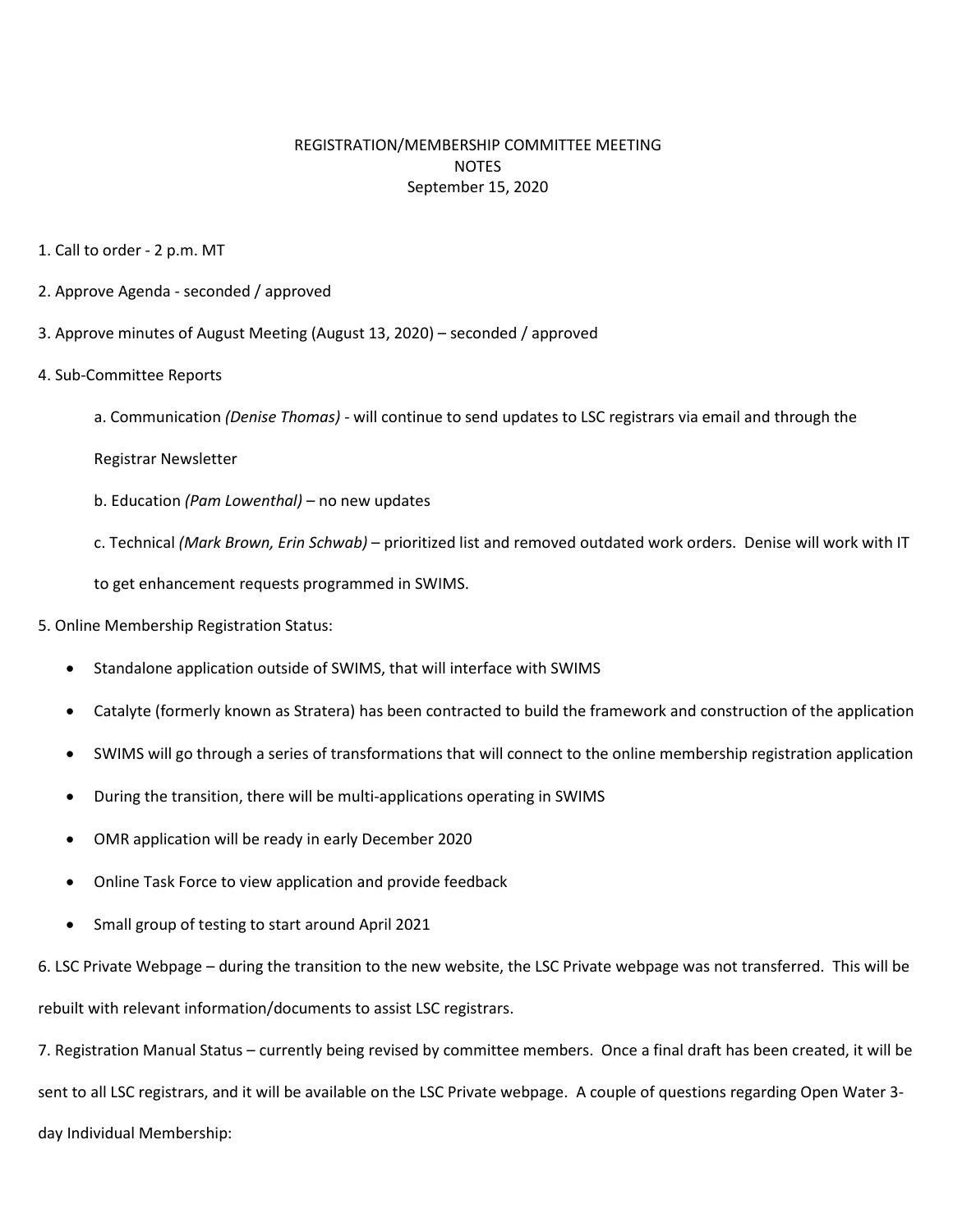- Why does the Open Water 3-day membership only apply for Open Water? The concept was to increase participation in OW meets, by allowing U.S. Master Swimmers, triathletes, etc. to participate in our meets.
- Will there be consideration made to create a registration file type for OW to create batch files? This will be discussed with IT and with the third-party vendors

8. SWIM Tips – revisions – this document/manual will be updated to reflect all the current changes made in SWIMS and will be available on the LSC Private webpage in the next few months

9. Bylaw Amendments – SWIMS programming changes? Program requests will be submitted to USA Swimming IT group to accommodate the changes to the bylaw amendments; all club board members must be current members in good standing with USA Swimming and, for those coach owned clubs, more than one coach member must be identified as a current coach member in good standing. For now, it will be the responsibility of the LSC registrar to verify that the club is complying.

Questions: How is it enforced in the interim?

How does it impact insurance coverage?

10. Flex Status / Updates – no changes to Flex until 2022

- 11. Foreign Forms electronically will be updated and provided to all the LSC registrars
- 13. Old Business Membership / Registration Committee purpose/mission (see below) will continue to work on a final draft
	- Middle name issue in holding tank –

Currently the system works as follows in the holding tank:

- 1. If the reg file has either a middle initial or is blank for middle name and SWIMS has a middle name, the HT shows an error.
- 2. The record must be opened and saved to clear the error.
- 3. A holding tank approve cannot overwrite a middle name with either a blank value or an initial.

Would like to request it to work as follows:

- 1. Suppress the error if the Middle name in the Reg file is just middle initial and the middle initial in the file is the same letter as the first name as the middle name in SWIMS.
- 2. Suppress the error if the reg file has a blank value for middle name and SWIMS has a value.
- 3. Keep the error if the reg file has a middle name (more than just an initial) that is different than the value in SWIMS.
- 4. Keep the error if the reg file has a middle initial that is not the same as the first letter of the middle name in SWIMS.
- 5. Keep the rule that a middle name in SWIMS cannot be blanked out by a blank middle name or an initial in the Reg File.